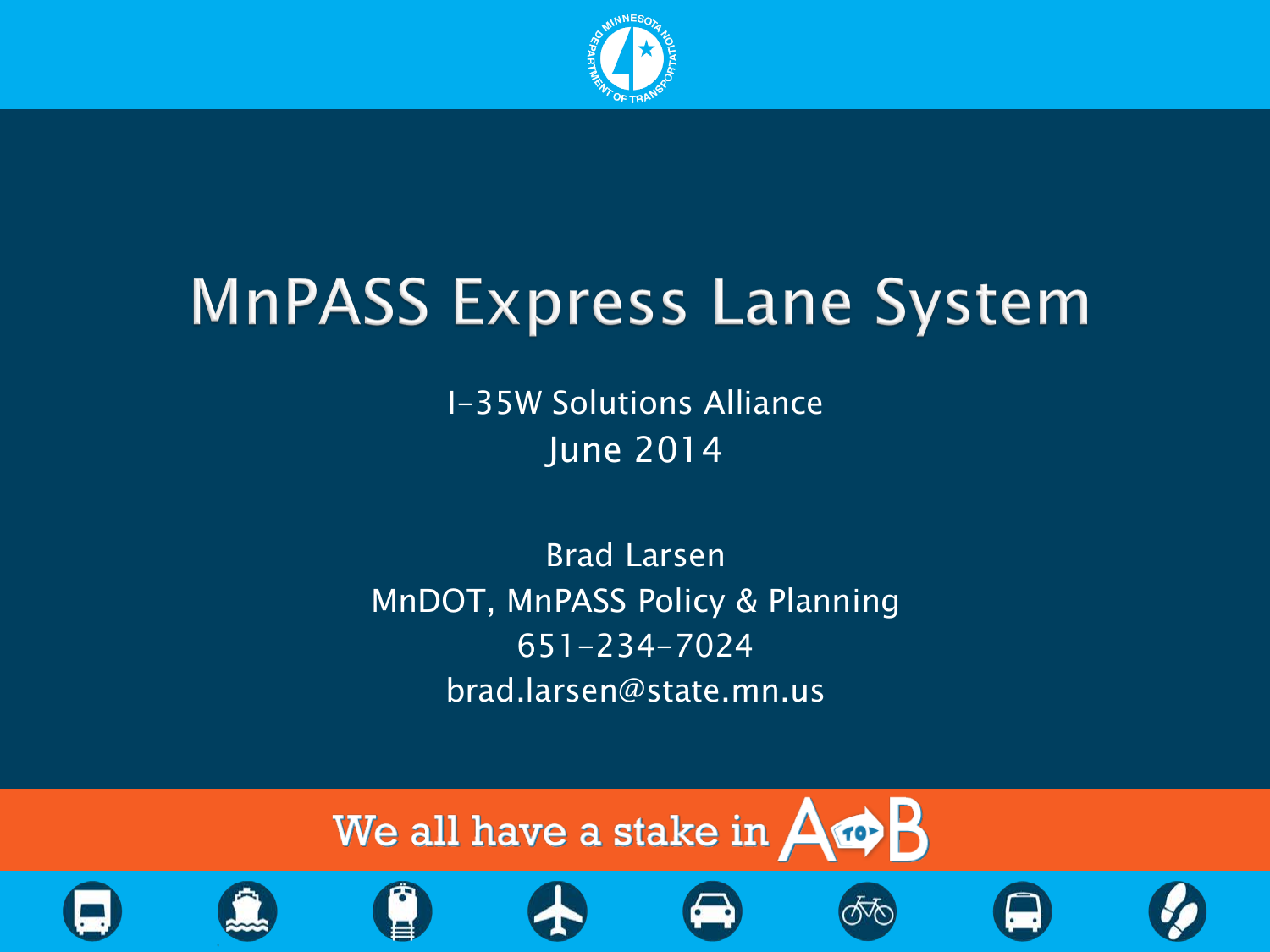Minnesota's system of Priced Managed Lanes



- Uses market based pricing principles to improve the efficiency of the region's highway and transit systems
	- Purpose of pricing is to maintain a congestion free condition in the MnPASS lane, not to generate revenue
- In operation on I-394 since 2005 and on I-35W since 2009
	- Operates during weekday AM & PM peak rush hour periods
		- . Reverts to general purpose lanes at all other times
	- During peak periods
		- Transit buses, carpools (w/2 or more passengers) and motorcycles use the lanes for free
		- $\cdot$  Solo drivers have the option to use for a fee

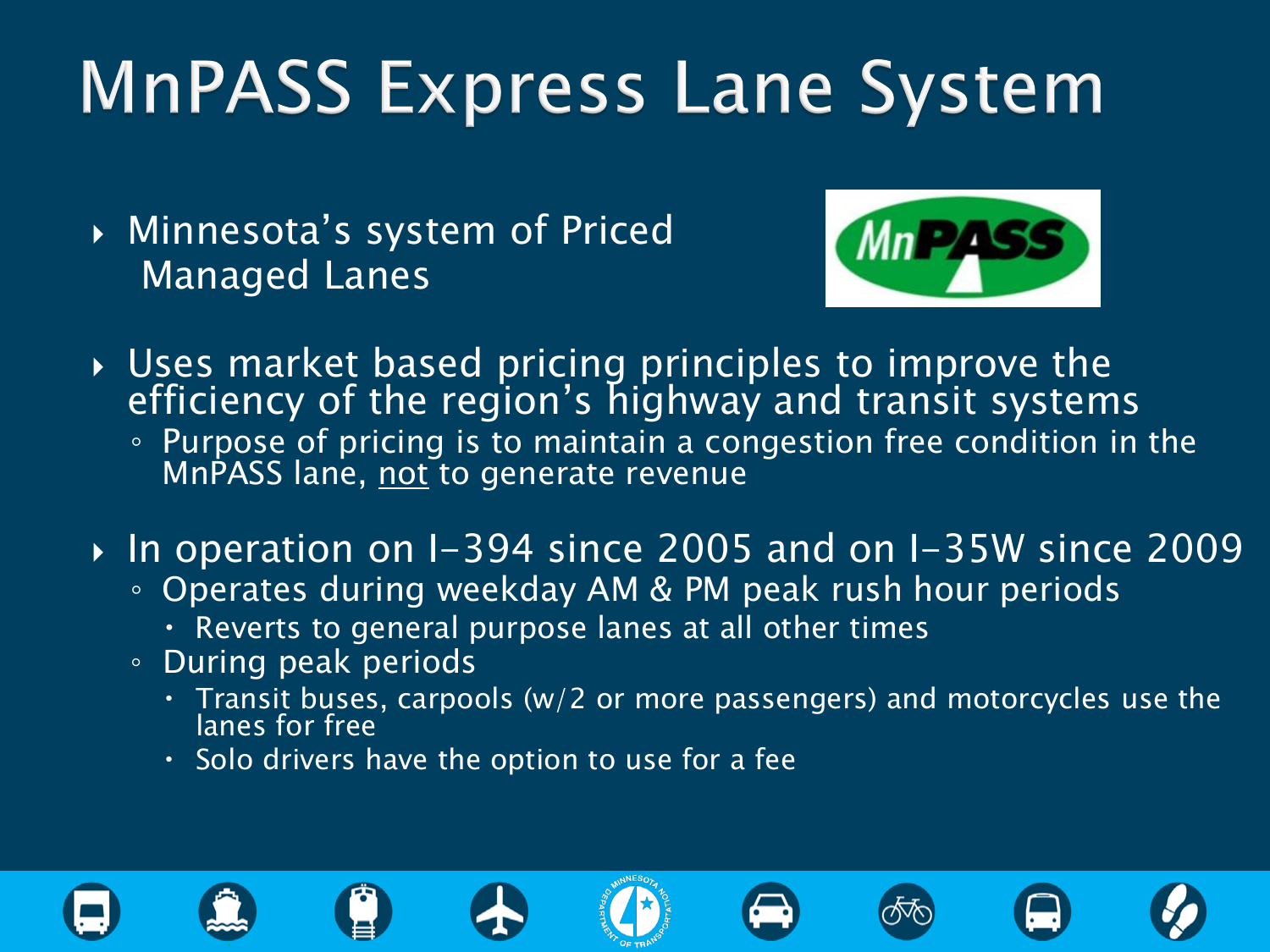### MnPASS Objectives

- Improve the movement of people through highway corridors during peak periods (increase person throughput)
- Offer a faster, more reliable congestion-free choice for commuters
- Improve bus transit service and increase ridership
- Improve Park & Ride performance and increase car/van pooling















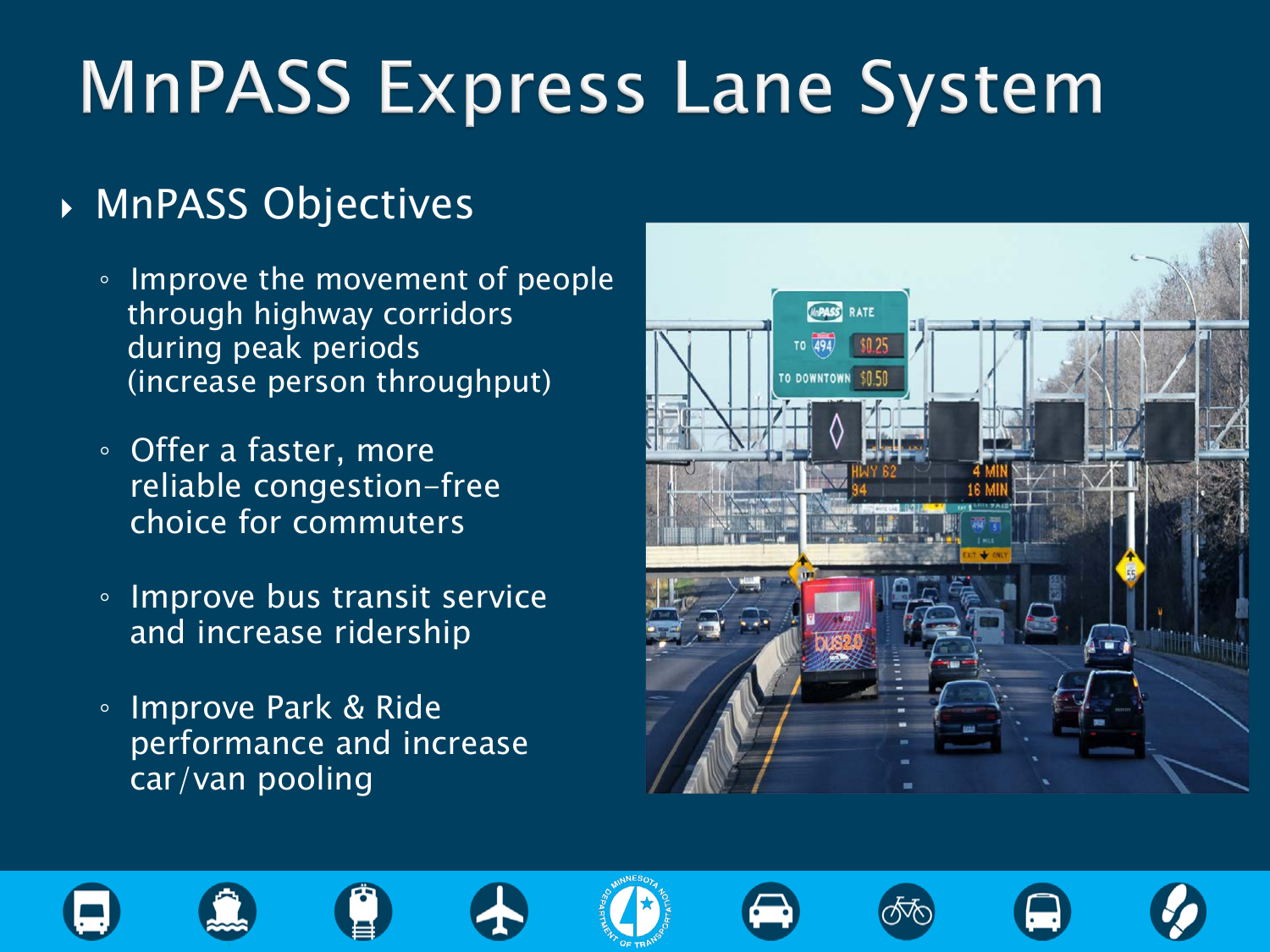### People Movement

- The majority of people using MnPASS are carpooling or riding transit
- Single occupant MnPASS customers make up 32% of the total vehicles in the lane, but are only 12% of the total people in the lane

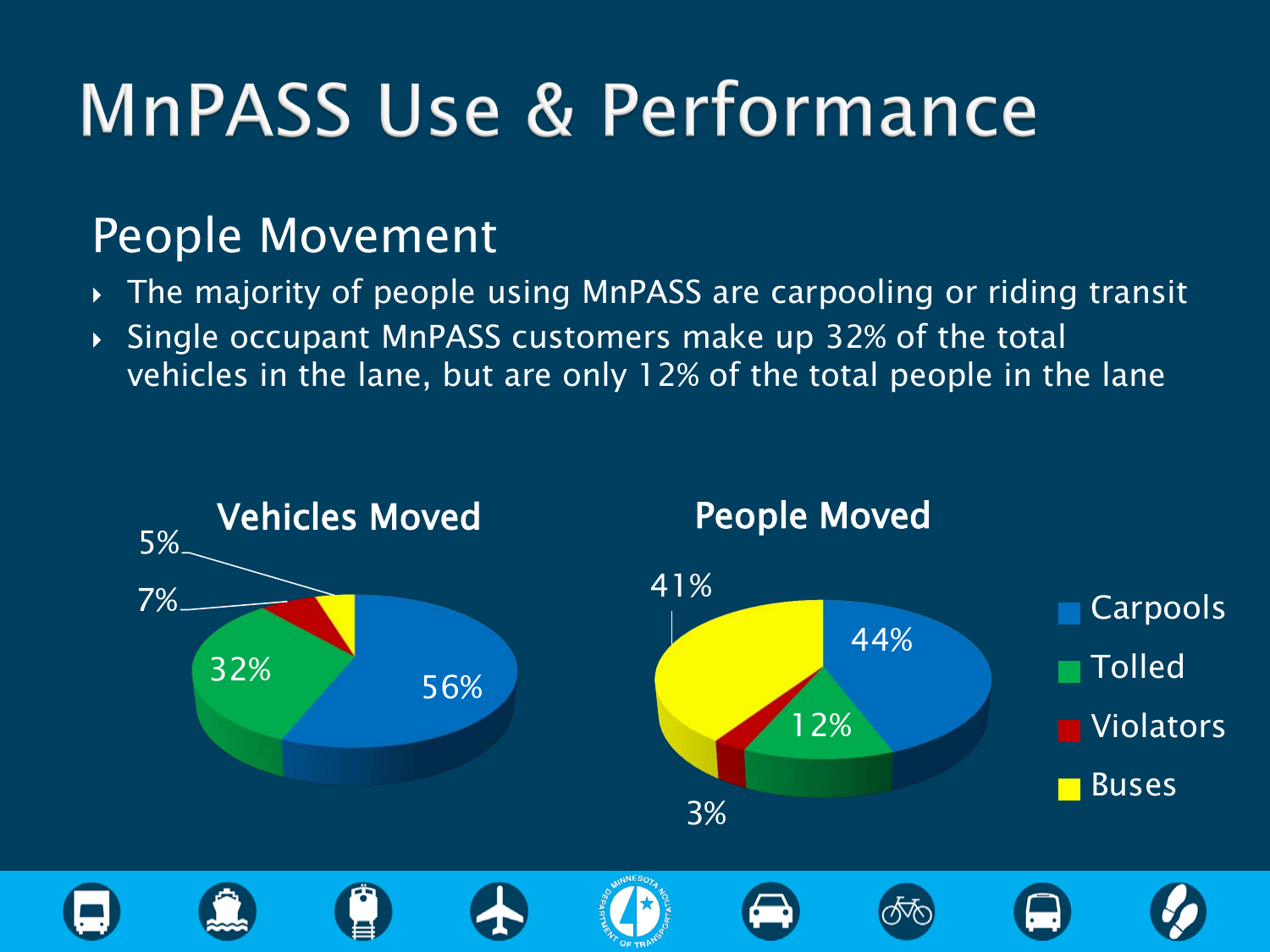### People Movement

 A MnPASS lane can move twice as many people as a single general purpose lane during congestion

NB I-35W at Lake Street AM Peak Hour













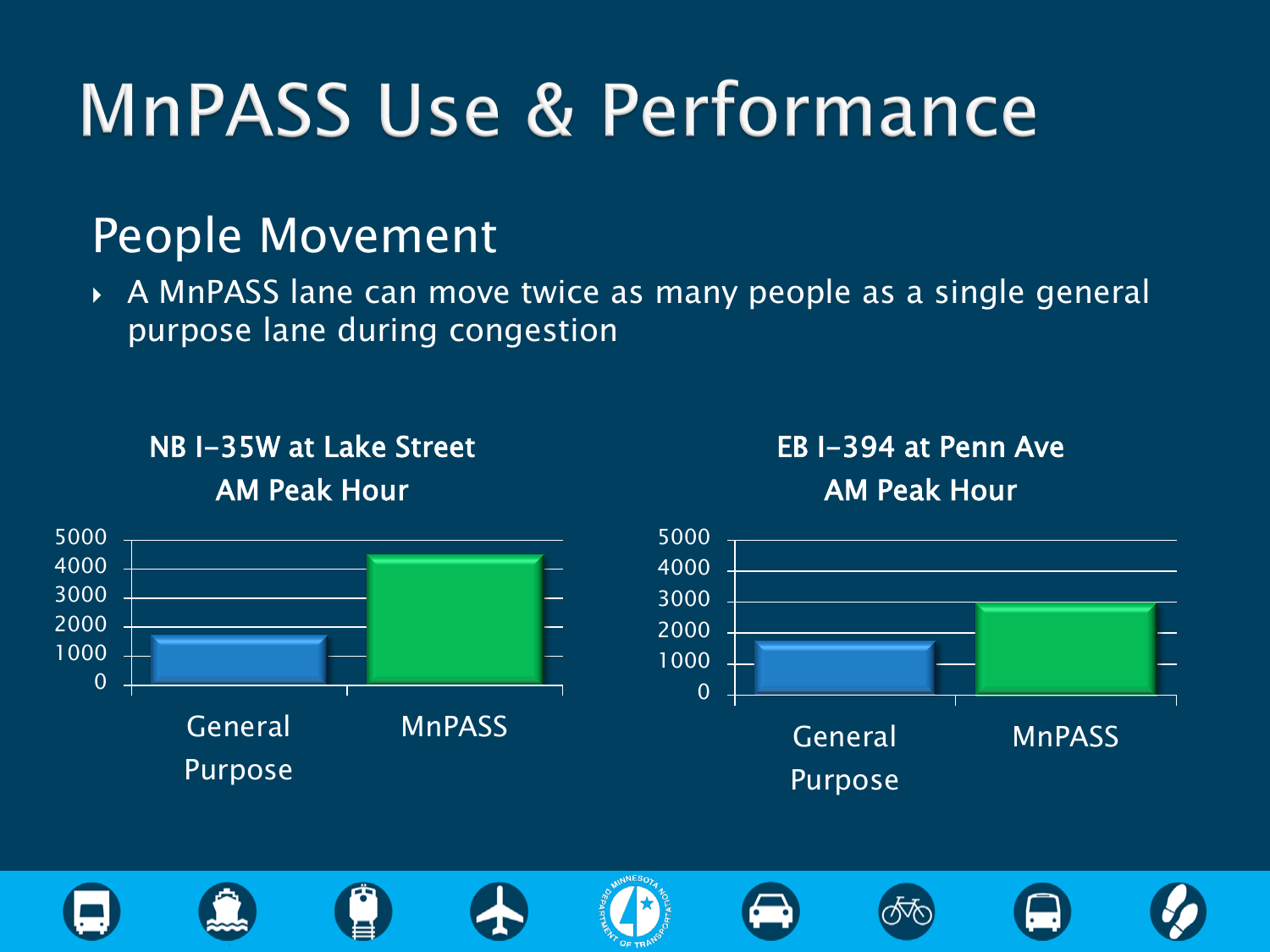### Vehicle Speeds

- Average speeds in the MnPASS lanes are between 55 and 60 MPH during peak periods
- Average speeds in the general purpose lanes are 15-20 MPH during peak periods
- Federal law requires priced managed lanes to operate at speeds above 45 MPH for 90% of the time during peak periods
- MnPASS is currently operating at speeds above 45 MPH 95% of the time

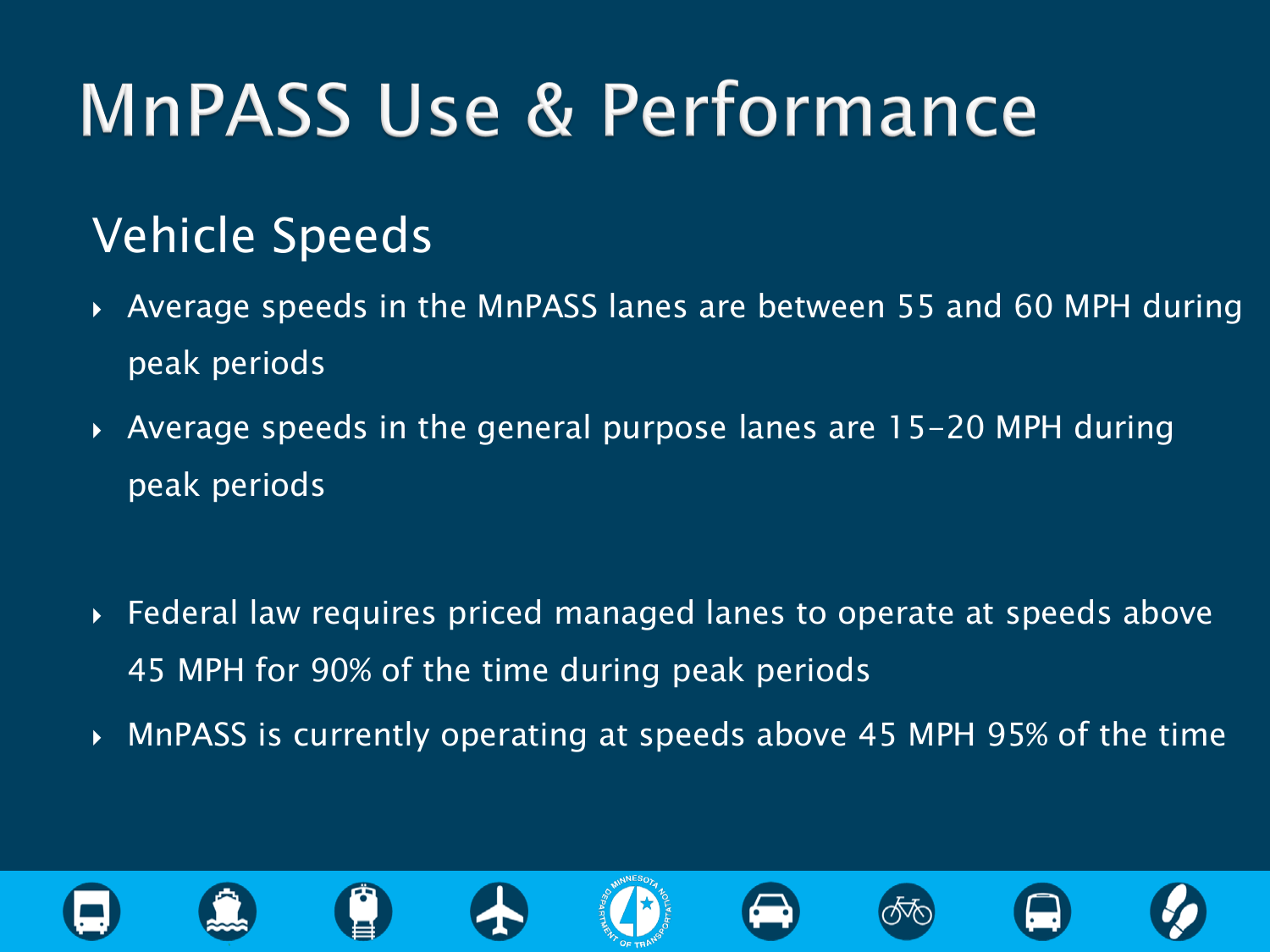### Reliability & Time Savings

- General purpose lanes are prone to congestion and are therefore unpredictable, which requires more time when planning a trip
- MnPASS lanes can be relied on to provide a predictable trip time
- A commuter on NB I-35W traveling from Lakeville to downtown Minneapolis must plan for a 28 minute commute, while a MnPASS commuter only needs to plan for 14 minutes

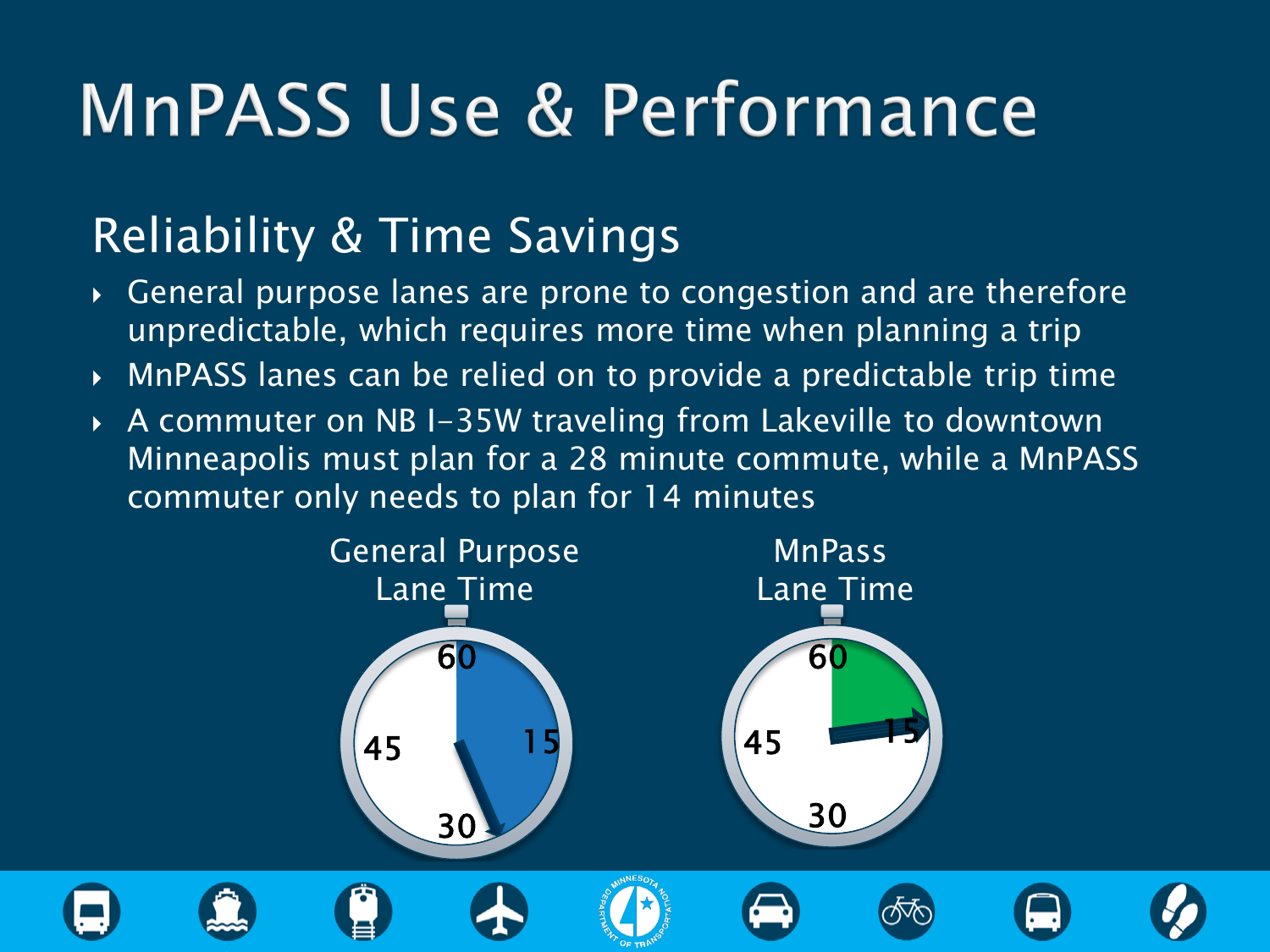Transit Improvement

- ▶ I-35W Express Bus Service since 2009
	- Efficiency and reliability greatly improved
	- Transit service increased 11%
	- Ridership up 55%

Park & Ride Improvement ▶ I-35W Park & Ride use up 35% since 2009

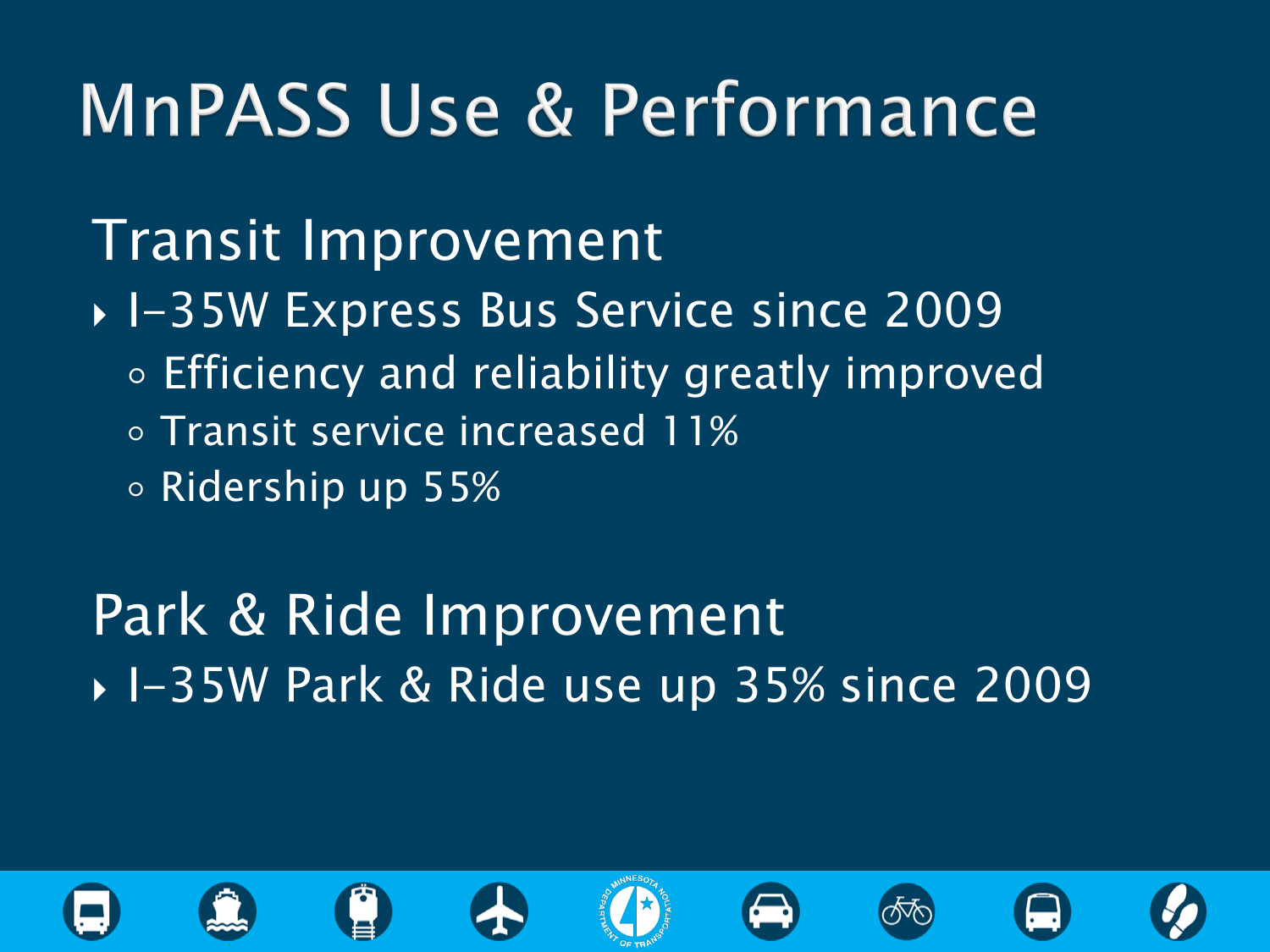### Growth in Use



**I-394 I-35W**

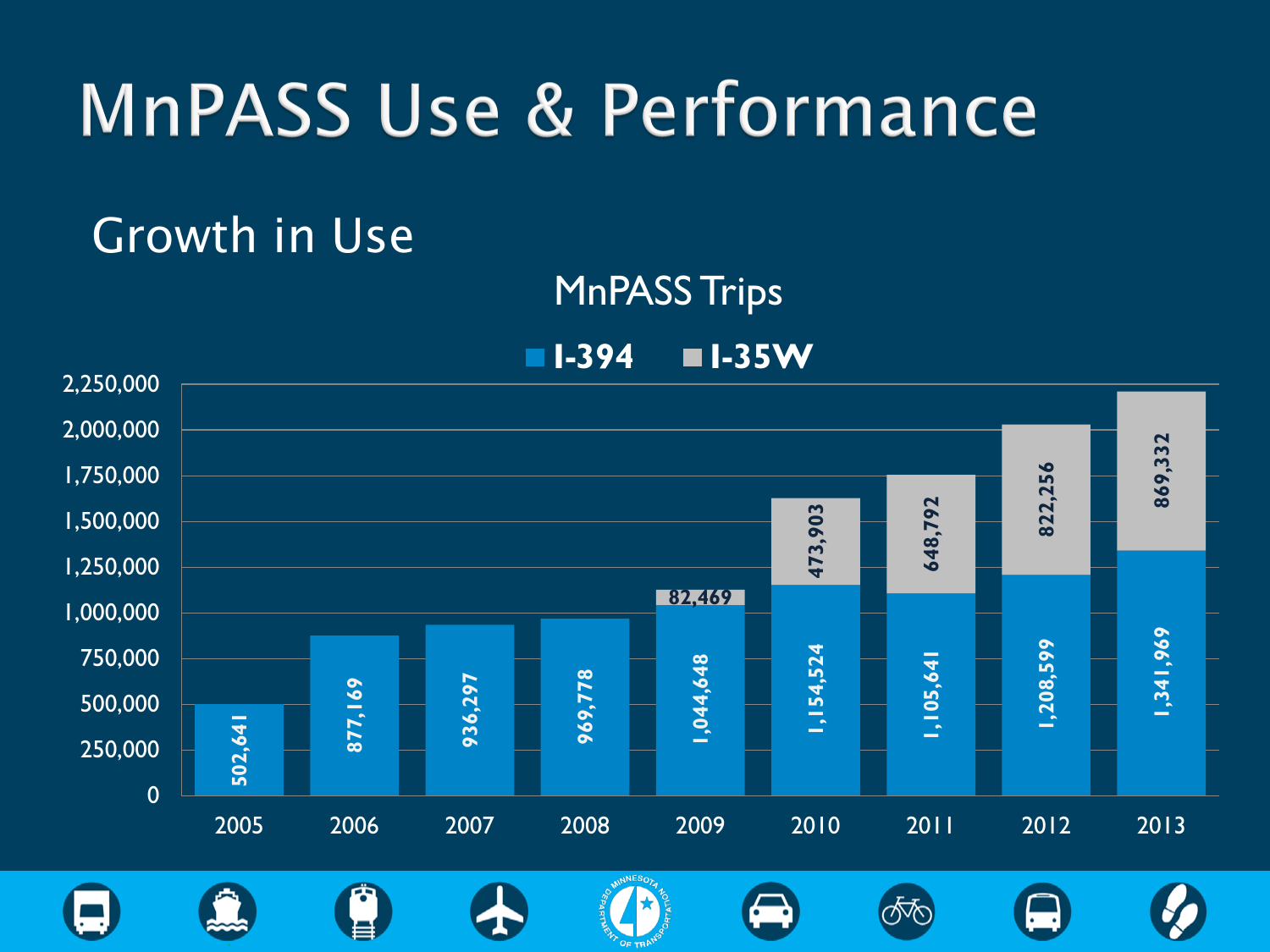### Total MnPASS Accounts: 24,815

#### MnPASS Accounts by zip code

| Rank             | <b>ZIP</b><br>Code | City                    | Count | Percent |
|------------------|--------------------|-------------------------|-------|---------|
| T                | 55044              | Lakeville               | 2360  | 10%     |
| $\overline{2}$   | 55391              | Wayzata/Deephaven/Orono | 1174  | 5%      |
| $\overline{3}$   | 55337              | Burnsville              | 840   | 3%      |
| $\overline{4}$   | 55305              | <b>Hopkins</b>          | 766   | 3%      |
| 5                | 55447              | Plymouth                | 744   | 3%      |
| $6 \overline{6}$ | 55331              | Shorewood               | 687   | 3%      |
| 7                | 55416              | Edina                   | 638   | 3%      |
| 8                | 55345              | Minnetonka              | 638   | 3%      |
| 9                | 55372              | Prior Lake              | 625   | 3%      |
| 0                | 55378              | Savage                  | 602   | 2%      |

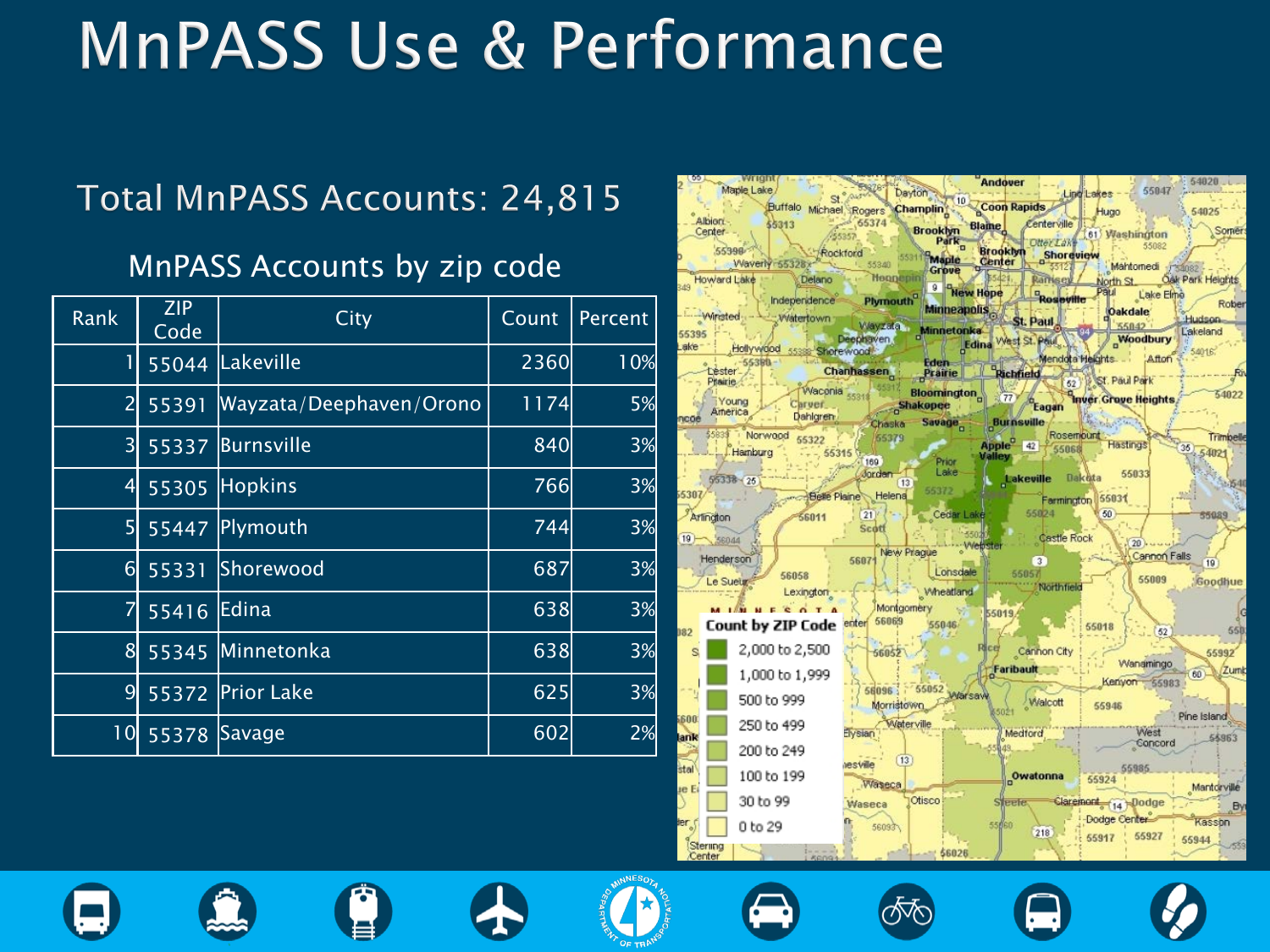- Customer Satisfaction
	- Greater than 80% satisfaction rate among customers
		- Time saved, congestion avoidance, choice and reliability valued most
		- Customers stay customers
	- Transit operators and users strongly support
	- Car/vanpoolers strongly support

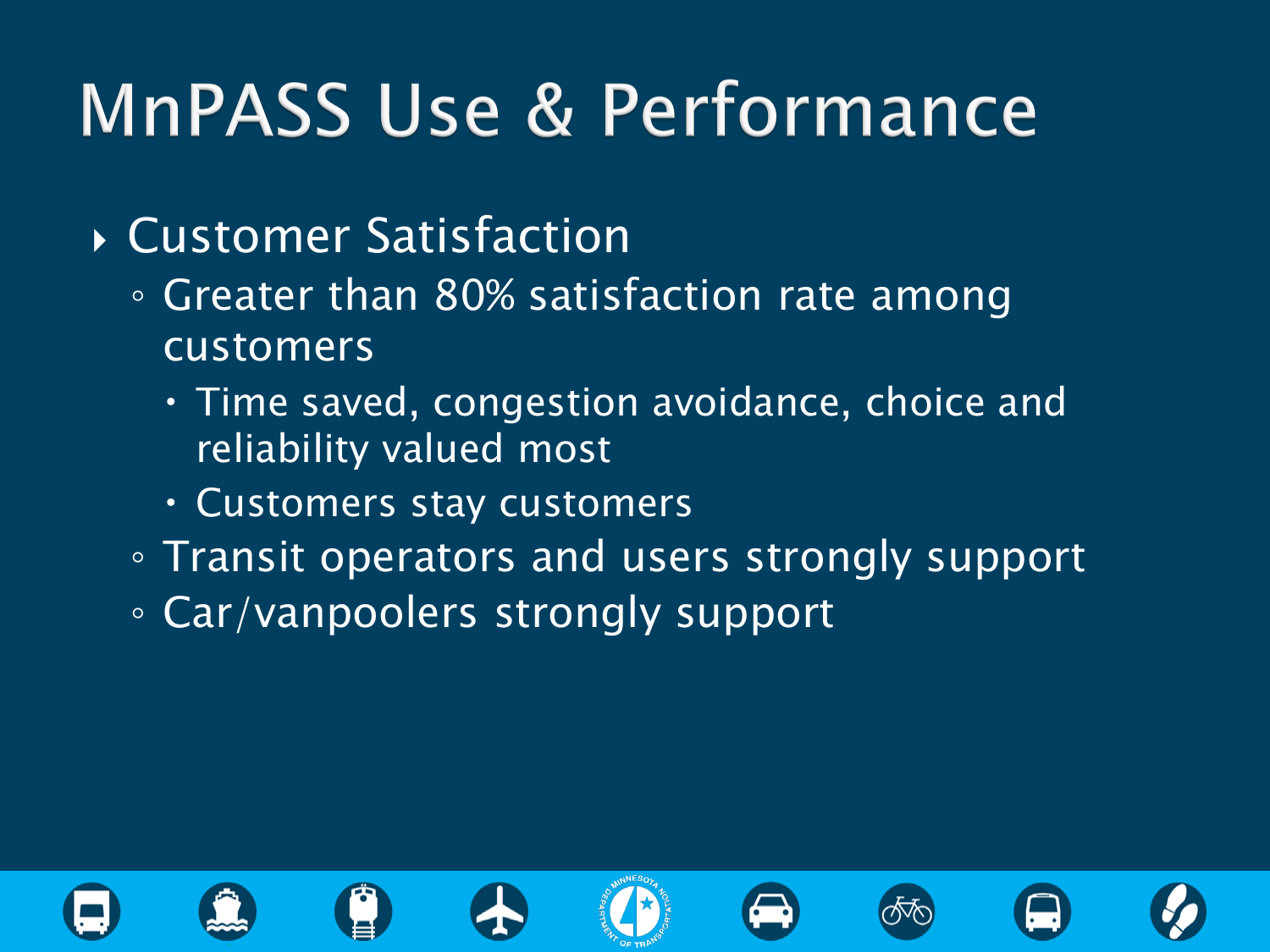### **MnPASS System**

- ▸ MnPASS lanes under construction on I-35E north of St. Paul – opening in Nov. 2015
- ▸ Four MnPASS expansion projects in current 10-yr. plan
	- 35E Ext. (north of Ltl. Can.) 2016
	- $-$  35W Ext. (46<sup>th</sup>-26<sup>th</sup> in Mpls.) 2017
	- 94 (Mpls.–St. Paul) 2019-20
	- 35W (Roseville–Blaine) 2020-21
- ▸ Other MnPASS corridors
	- 35W (Mpls.-Roseville)
	- TH 77 (NB lane App. Vall.-Blm.)
	- TH 36 (EB lane 35W-35E)
	- 35 Ext. (35W/35E–CR 70 Lakeville)
	- 169 (Shakopee north)
	- $-494/94$



or MnPASS System







Sept. 20, 2011







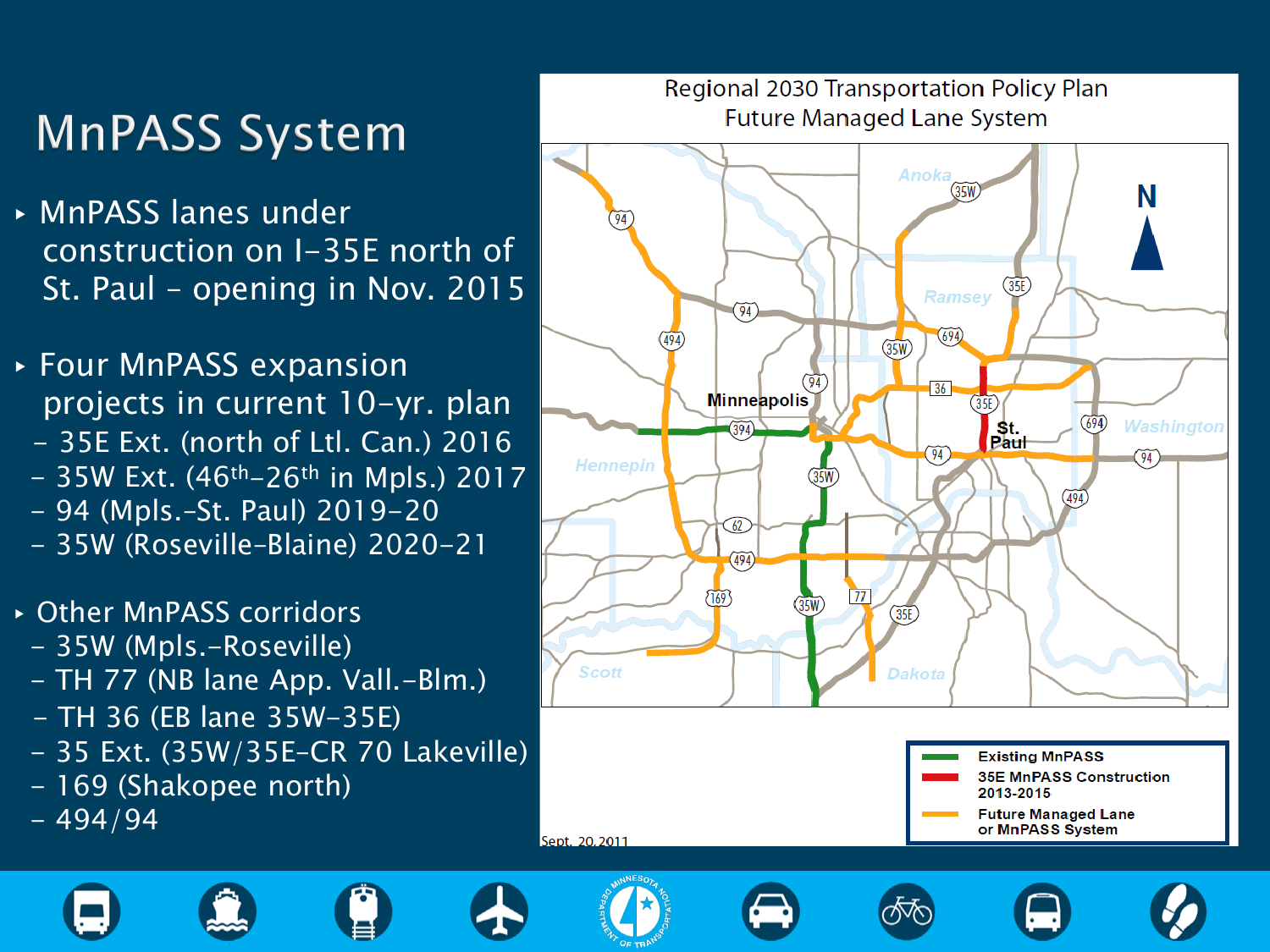- MnPASS utilizes all electronic dynamic pricing (no toll booths)
	- Prices can change every three minutes (25¢-\$8.00)
		- $\cdot$  I-394 average toll in 2013: \$1.49
		- $\cdot$  I-35W average toll in 2013: \$2.04
	- Pavement loop detectors monitor vehicle speeds and volumes in the MnPASS lane – data is used to automatically adjust rates
	- Purpose of pricing is to maintain congestion free condition in the MnPASS lane, not to generate revenue

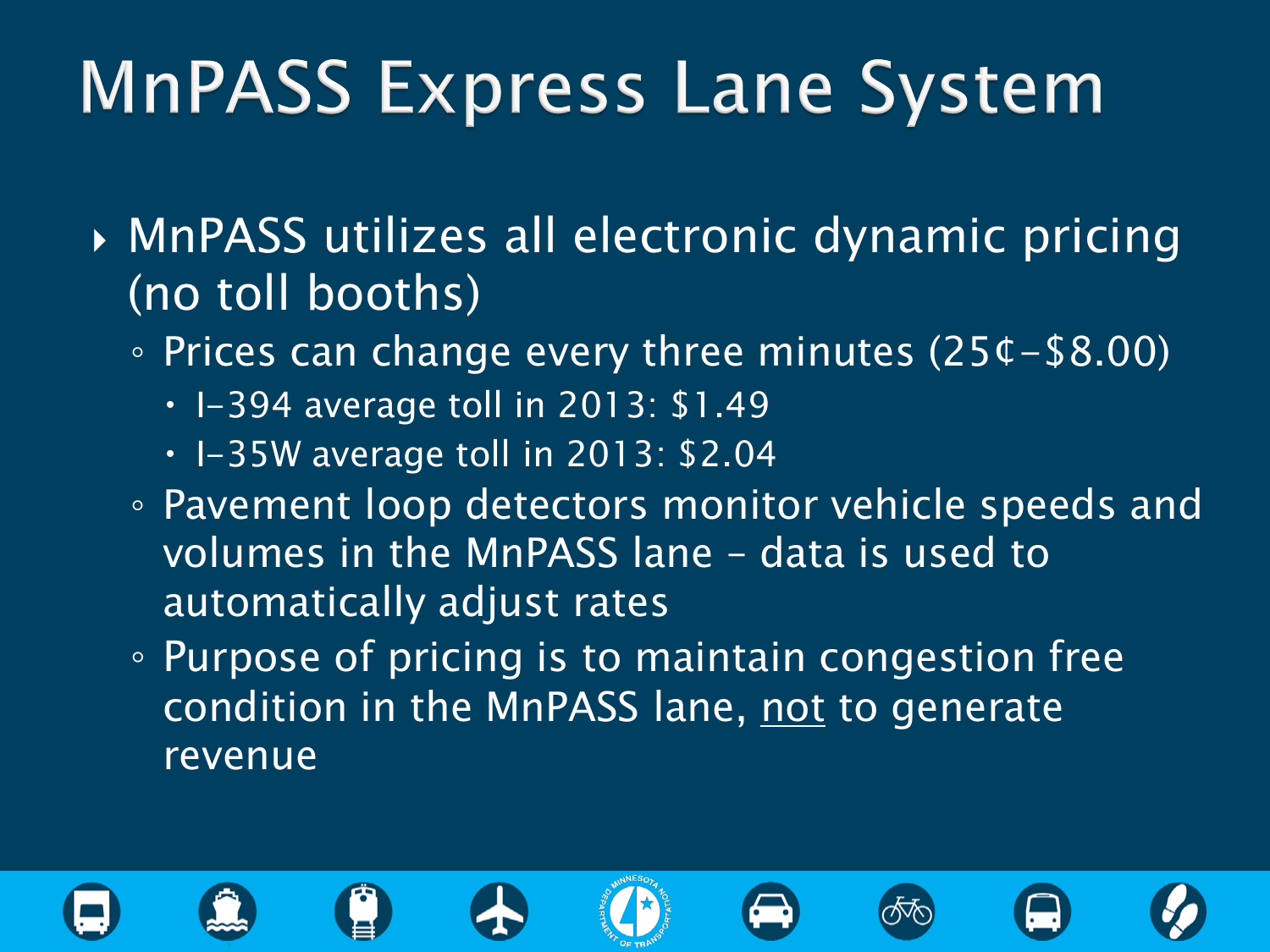- $\blacktriangleright$  If you are a transit user or carpooler during peak periods, you can use the MnPASS lanes for free
- $\blacktriangleright$  If you are a solo driver and would like the option of using  $\blacktriangleright$ the MnPASS lanes:
	- 1. Set up an account online, by phone or in person
		- Requires \$40 credit card deposit
	- 2. Receive and mount a transponder on your windshield
		- $\cdot$  \$1.50/month lease fee
	- 3. Decide whether you want to use the lane after viewing the price
		- $\cdot$  The fee is automatically deducted from your account













If you're ready for faster commuting with fewer hassles, the MnPASS Express Lanes are ready for you. To set up your account or get more information, just call 866-EZ-RIDE4 (866-397-4334) or visit www.mnpass.net.

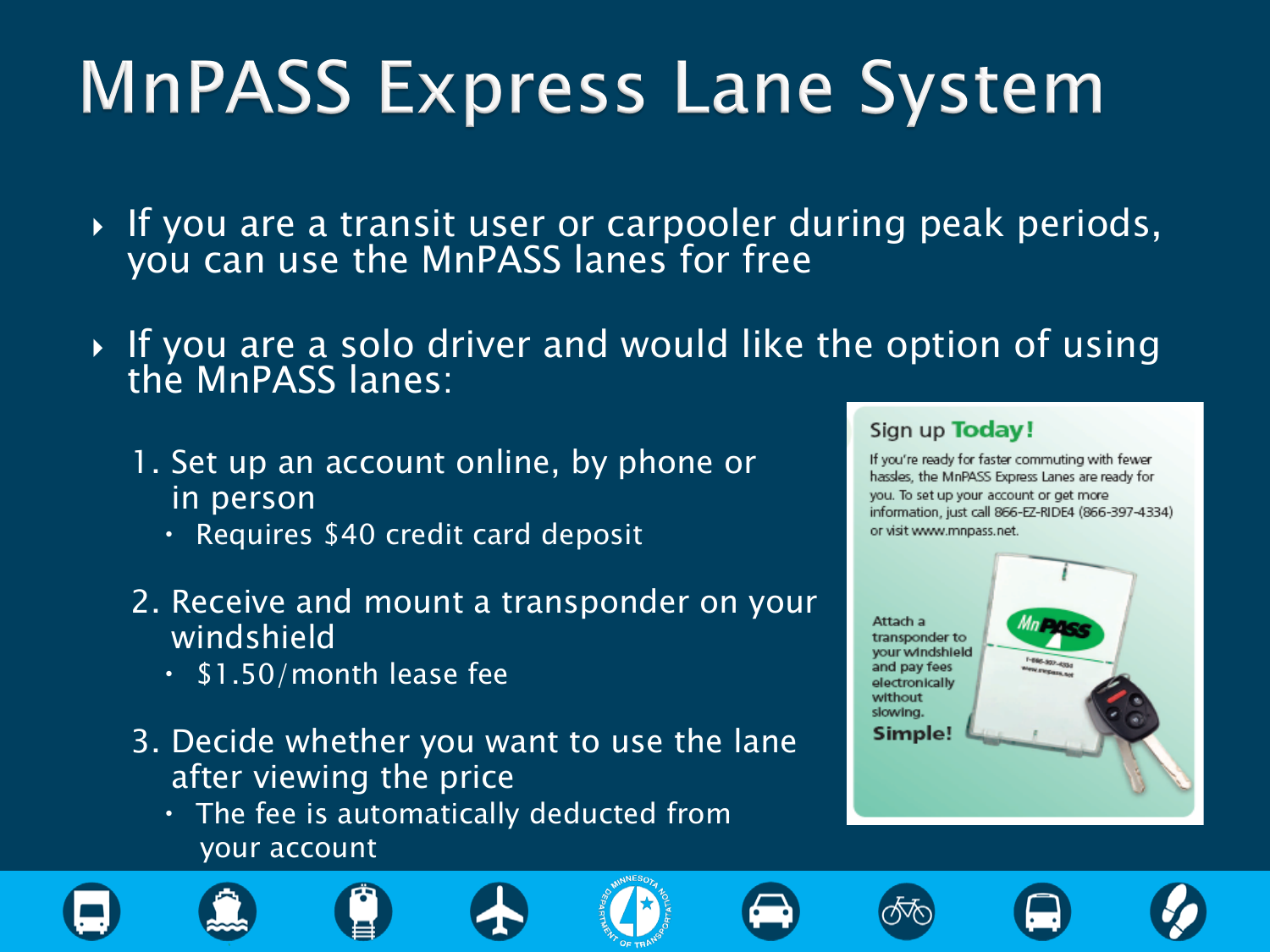# **MnPASS Financial Update**

#### I-394 Account

#### Revenue must be used as follows:

- 1) Repay implementation costs
- 2) Pay operating costs
- 3) Remaining revenue split 50/50 between MnDOT and Met Council for improvements in the corridor
- Supplemental TH Funds cover expenses in years when expenses exceed revenue
- $\triangleright$  Final implementation repayment made in 2013 (total implementation repayments: \$10 million)
- Toll infrastructure replacement costs will begin on I-394 in 2015
- **Met Council payments will begin** in 2014



Toll Revenue **Containers** Operating Expenses Implementation Repayment

















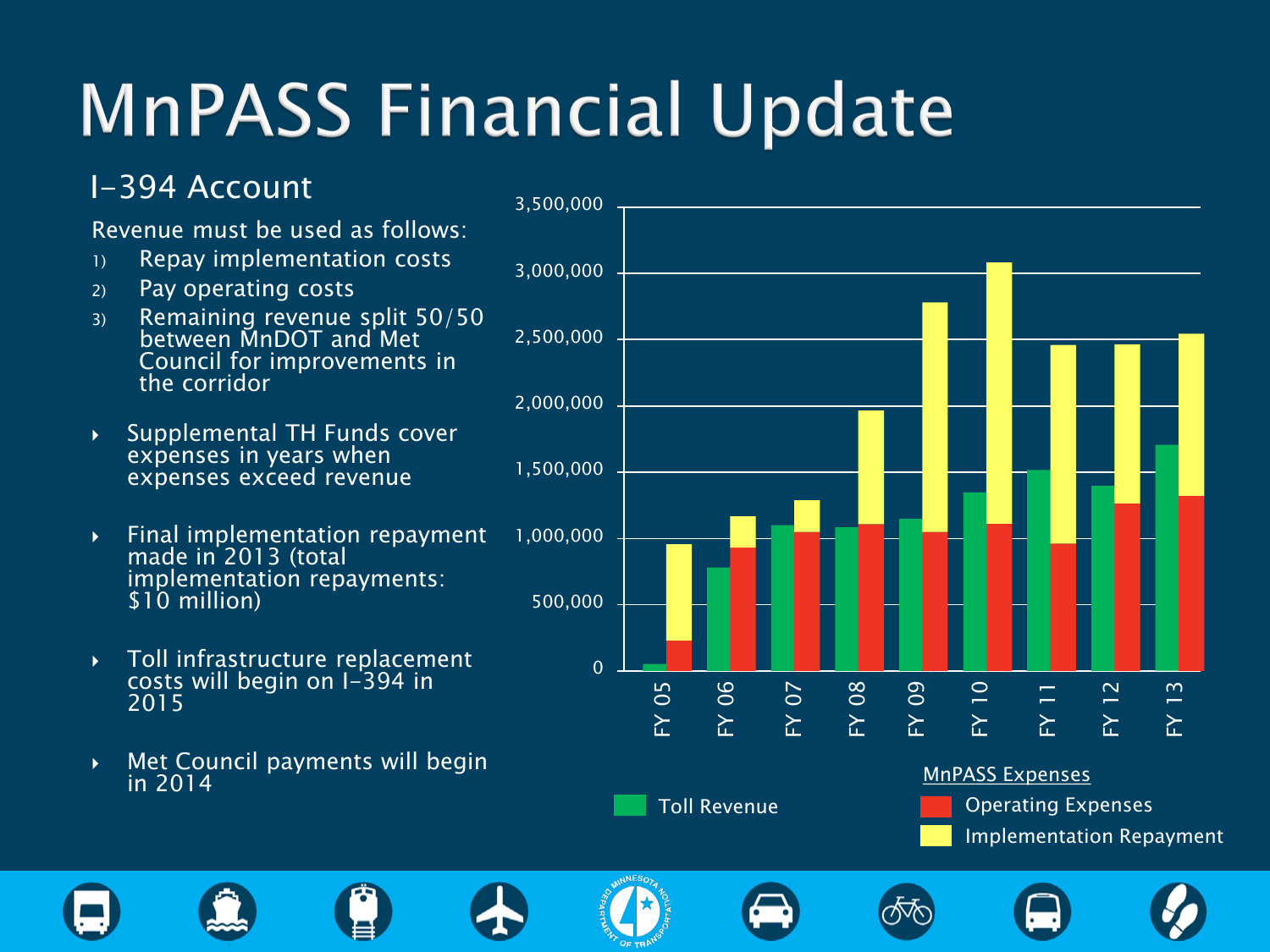# **MnPASS Financial Update**

#### I-35W Account

After first year, revenue must be used as follows:

- 1) Allocate lesser amount of \$1million or 75% of the revenue for operating costs
- 2) Transfer remaining amount, up to the amount allocated above, to the Met Council for transit improvements in corridor
- 3) Allocate remaining amount:
	- 25% to MnDOT for MnPASS operating costs and improvements in corridor
	- 75% to Met Council for transit improvements in corridor
- ▶ Supplemental TH Funds cover expenses in years when expenses exceed revenue
- **Toll infrastructure** replacement costs will begin on I-35W in 2019

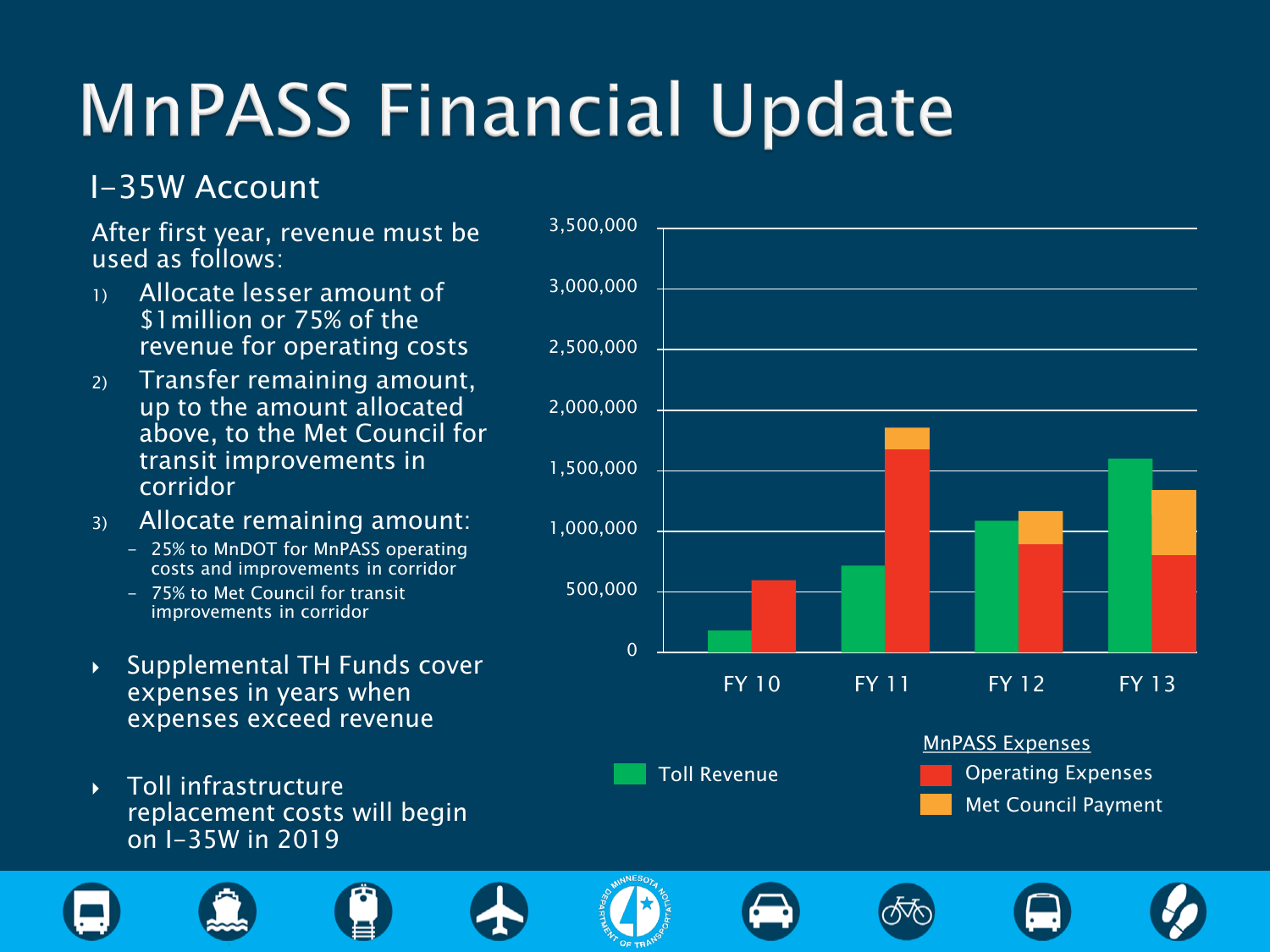## **MnPASS Financial Update**

#### Administrative Account

- ▶ Operating expenses associated with this account were included in I-394 and I-35W accounts 2005-10
- $\rightarrow$  Spike in operating expenses in 2013 due to transponder replacement cost
- ▶ Total Number of Transponders: 31,033